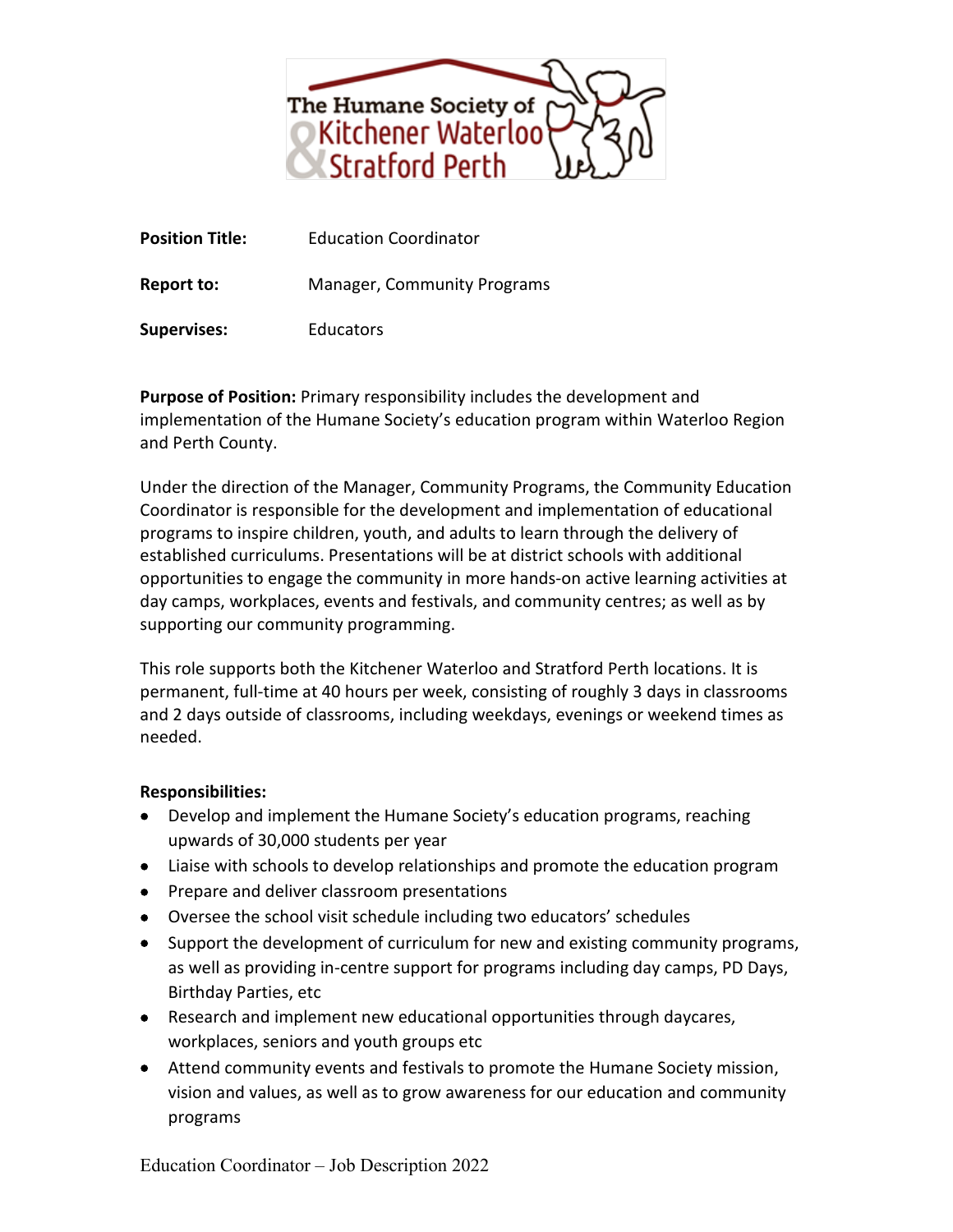- Train and manage education volunteers and education animals
- Fulfill office tasks as necessary. These include, but are not limited to: correspondence with members of the public, the creation of teaching resources, printing and laminating resources, and purchasing supplies.
- Be a positive advocate of The Humane Society in interactions with teachers and parents on a daily basis.
- Maintain a professional appearance and friendly demeanor at all times.

## **Qualifications:**

The following are general descriptions of some of the requirements necessary to carry out the duties and responsibilities for this position. The successful candidate should have the following skills:

- Bachelor of Education Degree, Recreation or Leisure Studies, or other related education is preferred.
- At least 1 year experience working with children.
- Ownership/access to a dog or animal suitable for school visitations, and able to pass behavior exam.
- Able to work on weekdays, evenings and some weekend hours to facilitate educational activities during community events.
- Knowledgeable on the care of all types of pets; animal welfare issues and passionate about the welfare of animals.
- Comfortable handling and working with all types of animals.
- Comfortable and effective in skills of public speaking and in animated delivery of presentations.
- Ability to use positive and effective strategies to maintain classroom management of large groups of children.
- Excellent interpersonal skills to meet/interact with new people daily (i.e. school staff).
- Proficient in full Microsoft Office Suite including PowerPoint, Excel and Publisher.
- Excellent skills in verbal and written communication.
- Holds valid Ontario driver's license.
- Access to a reliable vehicle.
- The successful candidate must provide a satisfactory vulnerable sector police check.
- The successful candidate must be legally eligible to work in Canada.

## **Working Conditions:**

- Extremely fast paced environment.
- Manual dexterity required to use desktop computer and peripherals.
- Regular work week with some evenings and weekends; must be able to attend meetings and events as needed
- Some travel required
- Ability to attend and conduct presentations